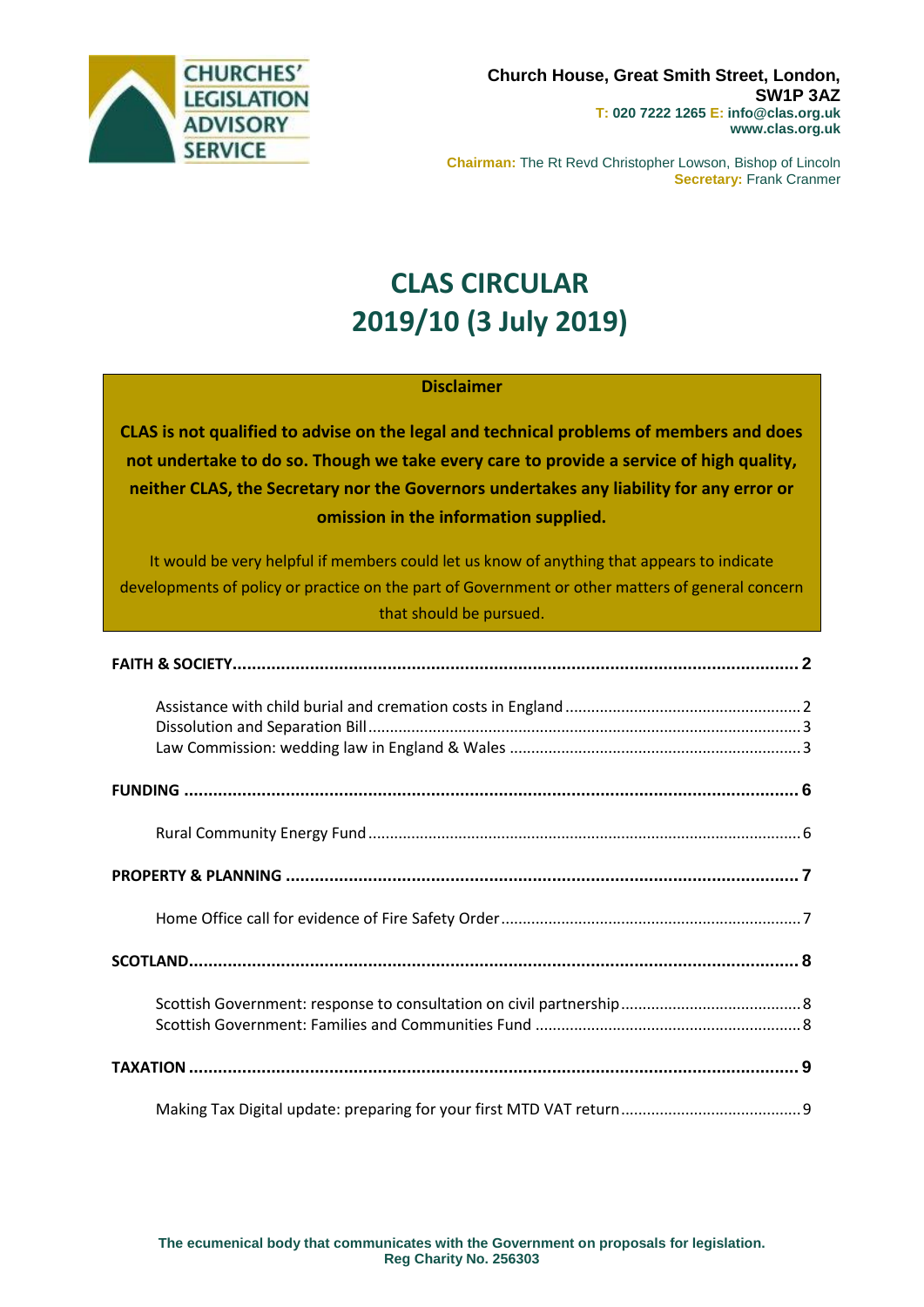### <span id="page-1-0"></span>**FAITH & SOCIETY**

#### <span id="page-1-1"></span>**Assistance with child burial and cremation costs in England**

**For information**

The Government has announced that the Children's Funeral Fund in England will come into operation on 23 July 2019. The Fund will reduce the financial burden for families by reimbursing funeral costs directly to burial authorities, cremation authorities and funeral directors. It is estimated that 3,800 children die under the age of 18 in England every year and there are a further 2,700 stillbirths.

Under the fund arrangements, no bereaved family will have to pay the fees for a child's cremation or burial or for a number of prescribed associated expenses. The fund provides for burial authorities and cremation authorities to apply directly to the Government for the reimbursement of the fees which would otherwise be charged for the provision of the burial or cremation of an eligible child. It also provides for funeral directors to apply for reimbursement of certain associated expenses, including a £300 contribution towards the cost of a coffin. If the person responsible for organising the burial or cremation makes the funeral arrangements rather than using a funeral director, he or she will be able to claim for those expenses directly from the Fund.

The only conditions imposed by the scheme are that the child is under 18 at the time of death or stillborn after the 24th week of pregnancy and that the burial or cremation takes place in England. The scheme is not means-tested, and the residency or nationality of the deceased child, or of the person organising the burial or cremation, will not be relevant in determining eligibility.

The Welsh Government and the Scottish Government have both established schemes under devolved powers to make financial support available to providers of burial and cremation for children.

The Church of England does not charge funeral fees for children under 16: see Canon B2(i) (Funerals & Burials): "No fee is payable in respect of a burial of a still-born infant, or for the funeral or burial of a person dying within sixteen years after birth". (The Church in Wales does not charge any fee in respect of the burial of a still‐born infant or child under the age of *18*.)

[Source: HM Government – 30 June]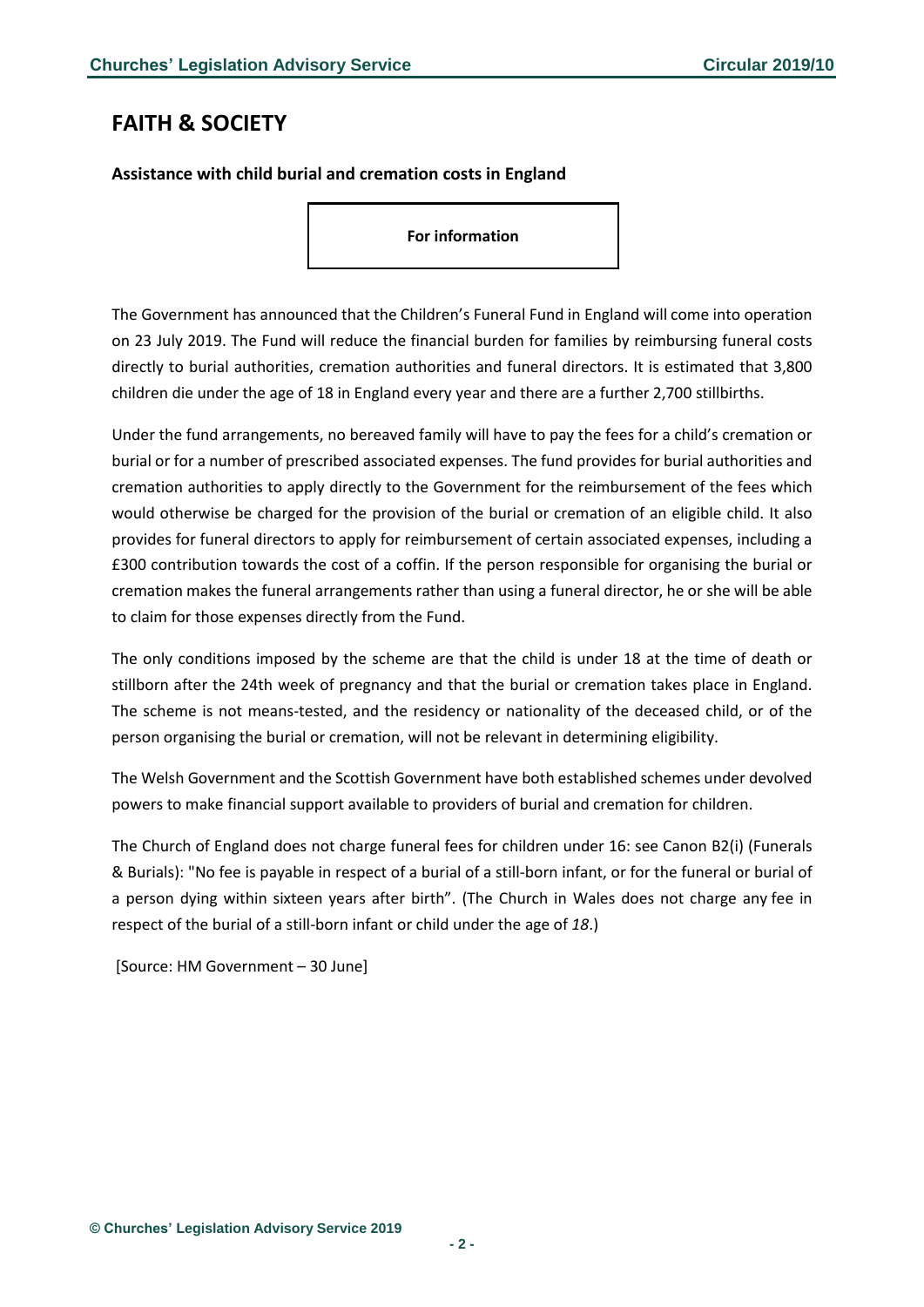<span id="page-2-0"></span>**Dissolution and Separation Bill**

**For information**

On 13 June, the Government introducing the Divorce, [Dissolution](https://publications.parliament.uk/pa/bills/cbill/2017-2019/0404/cbill_2017-20190404_en_1.htm) and Separation Bill in the House of Commons. The Explanatory Notes are [here.](https://publications.parliament.uk/pa/bills/cbill/2017-2019/0404/en/19404en.pdf)

The Bill will reform the law on divorce in England and Wales by replacing the current requirement to prove spousal (mis)conduct or that the couple has been separated for at least two years with the requirement to file a statement of irretrievable breakdown of the marriage or civil partnership. It will introduce a new minimum period of twenty weeks between the start of proceedings and confirmation to the court that the conditional order should be made. This will make the period before the conditional order is granted longer for most people, and so allow better opportunity for reflecting on the decision to divorce and, where this is inevitable, agreeing practical arrangements for the future. The Bill was read a [second](https://hansard.parliament.uk/commons/2019-06-25/debates/BEF1408D-1207-4133-ADD1-D90A05DFF17A/DivorceDissolutionAndSeparationBill) time on 25 June and has been referred to a Public Bill Committee.

[Source: CLAS – 2 July]

#### <span id="page-2-1"></span>**Law Commission: wedding law in England & Wales**

**For information and possibly for action**

The Law Commission for England & Wales has announced that it has agreed with the Government on the Terms of [Reference](https://s3-eu-west-2.amazonaws.com/lawcom-prod-storage-11jsxou24uy7q/uploads/2019/07/Terms-of-reference-for-the-Law-Commission-review-of-weddings-FINAL.pdf) for its project on wedding law. The project, first revealed by Government in the 2018 Budget, follows on from the Commission's 2015 Scoping Paper in which it outlined a range of problems with the current law which, in England and Wales, largely dates from 1836.

The project will:

- consider where a wedding should be able to take place;
- consider how to remove unnecessary "red tape" which can hamper choice and increase the cost of wedding venues;
- aim to ensure that the law works for all couples and all faiths, including those who are not as well served by the current buildings-based system; and
- seek to make the law simpler and more certain, so that it is clear whether or not a couple's marriage is legally valid.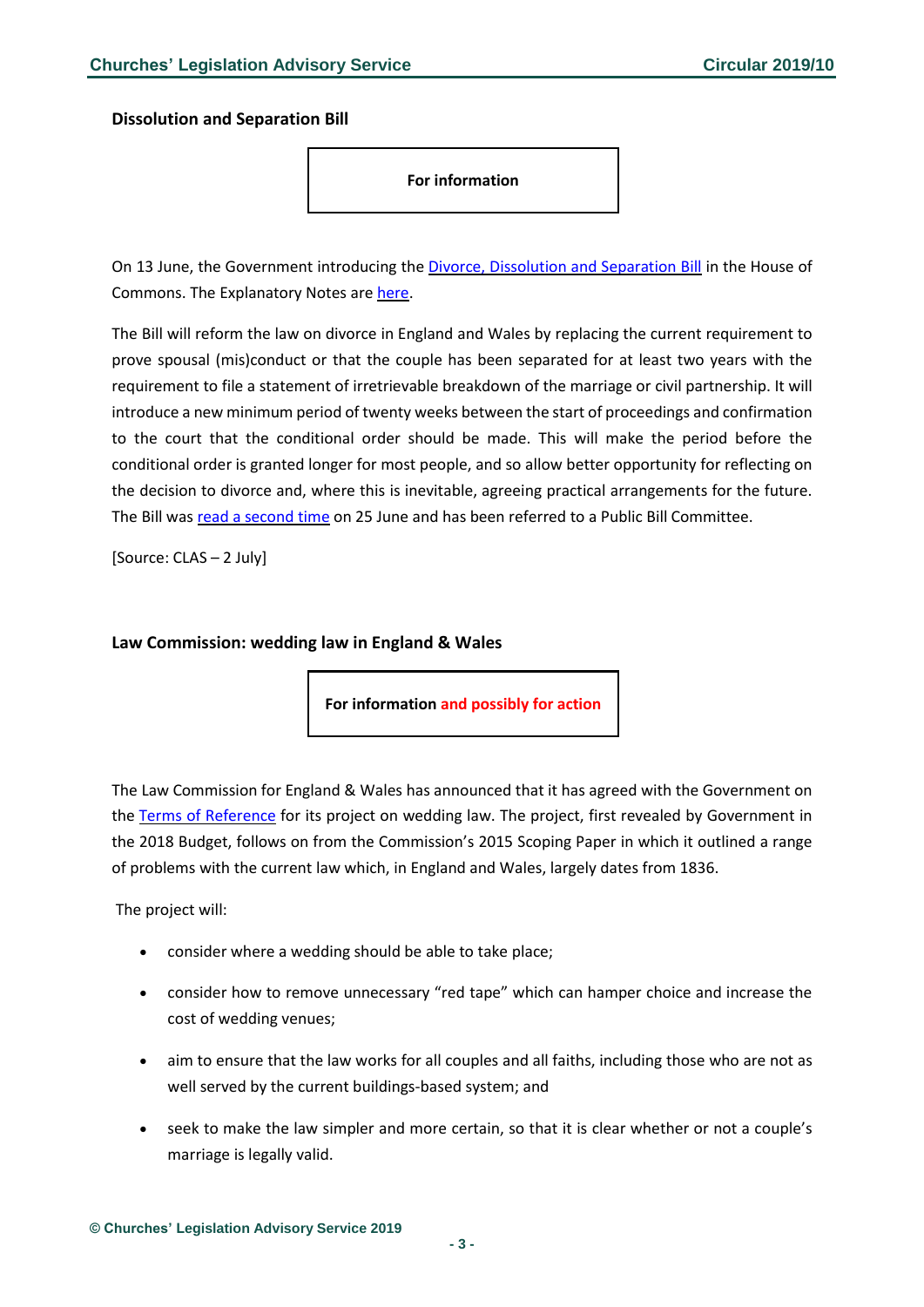The remit for the project includes developing a scheme that would allow non-religious belief groups such as humanists, and independent celebrants, to celebrate weddings, enabling Government to widen the routes to legally binding ceremonies should it chooses to do so.

The Commission's recommendations will be based on five principles:

- certainty and simplicity;
- fairness and equality;
- protecting the state's interest;
- respecting individuals' wishes and beliefs; and
- removing any unnecessary regulation of venues which can hamper choice and increase the cost for couples.

The Commission will consider:

- the legal preliminaries that should be required prior to a wedding;
- where weddings should be able to take place, considering, for example, weddings outdoors, at sea and on military sites, with a view to removing restrictive regulations;
- who should be able to solemnize a marriage, including considering how a scheme could include weddings conducted by non-religious belief organisations and independent celebrants;
- whether specific vows should be required during a ceremony;
- how marriages should be registered; and
- what the consequences should be for couples who do not comply with any requirements.

The Commission will *not* be making recommendations on whether, as a matter of policy, new groups should be allowed to conduct legally-binding weddings – which it regards as a decision for the Government.

The review will *not* consider:

- who is eligible to enter into marriage;
- the question of whether or not religious groups should be obliged to solemnize marriages of same sex couples;
- the rights or responsibilities which marriage creates, such as the financial entitlements of surviving spouses or the consequences of divorce;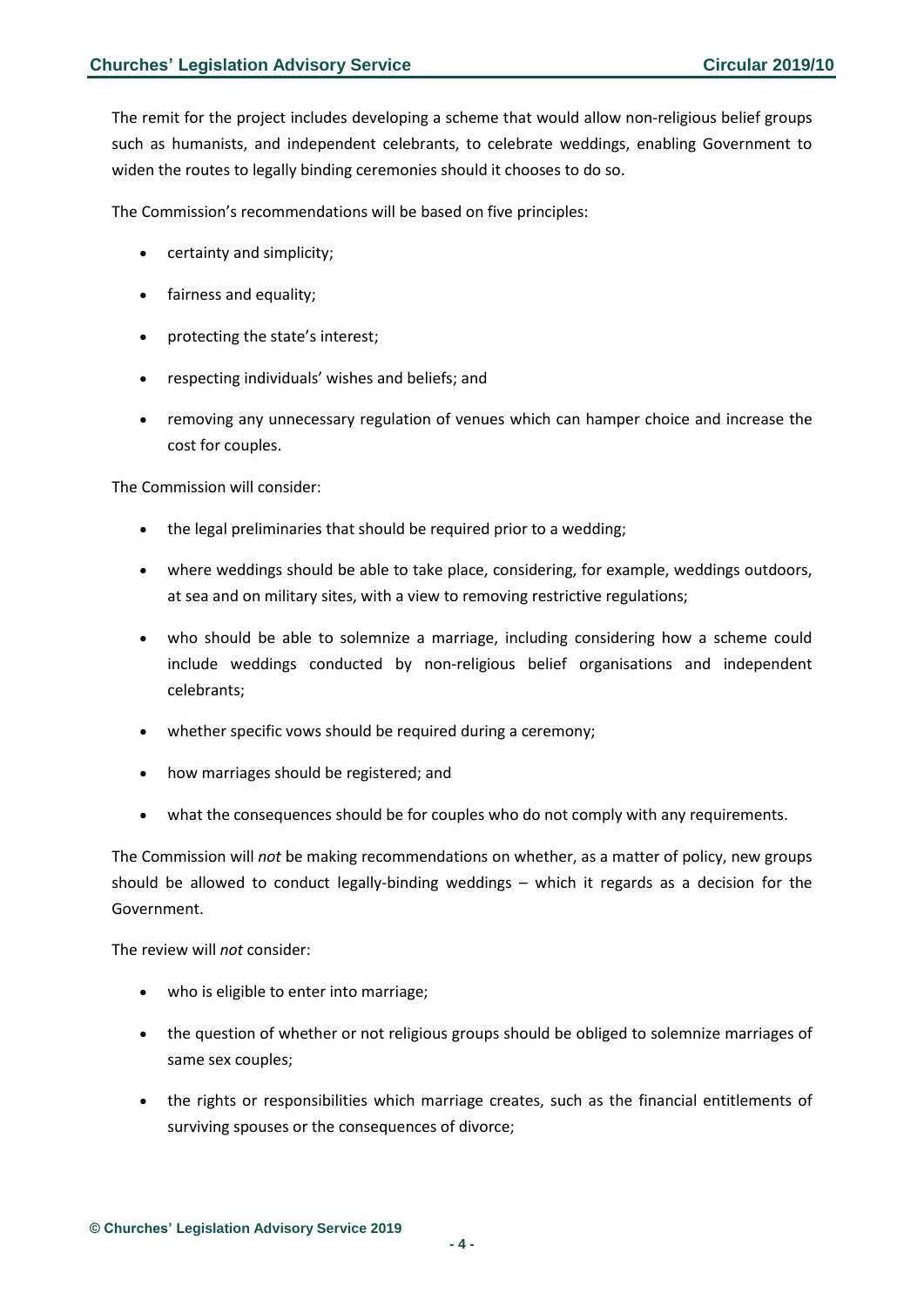- the Church of England's and the Church in Wales's common law duty to conduct marriage ceremonies for their parishioners;
- the grounds on which a marriage can be void or voidable other than those grounds that relate to a failure to comply with the required formalities;
- the law of divorce, including the issues that can arise when a civil divorce has been granted but a religious one has not;
- how the law deals with marriages that have taken place in other jurisdictions; and
- ancillary wedding services unrelated to the law governing how and where people can legally marry, such as flowers and catering, including any cost or choice difficulties for consumers in relation to those services.

CLAS made a brief submission to the consultation that informed the Commission's 2015 Scoping Paper. No doubt individual members will be making their own submissions, once an invitation has been issued; however, it is possibly that CLAS will also make a response on matters of general principle.

[Source: Law Commission – 1 July]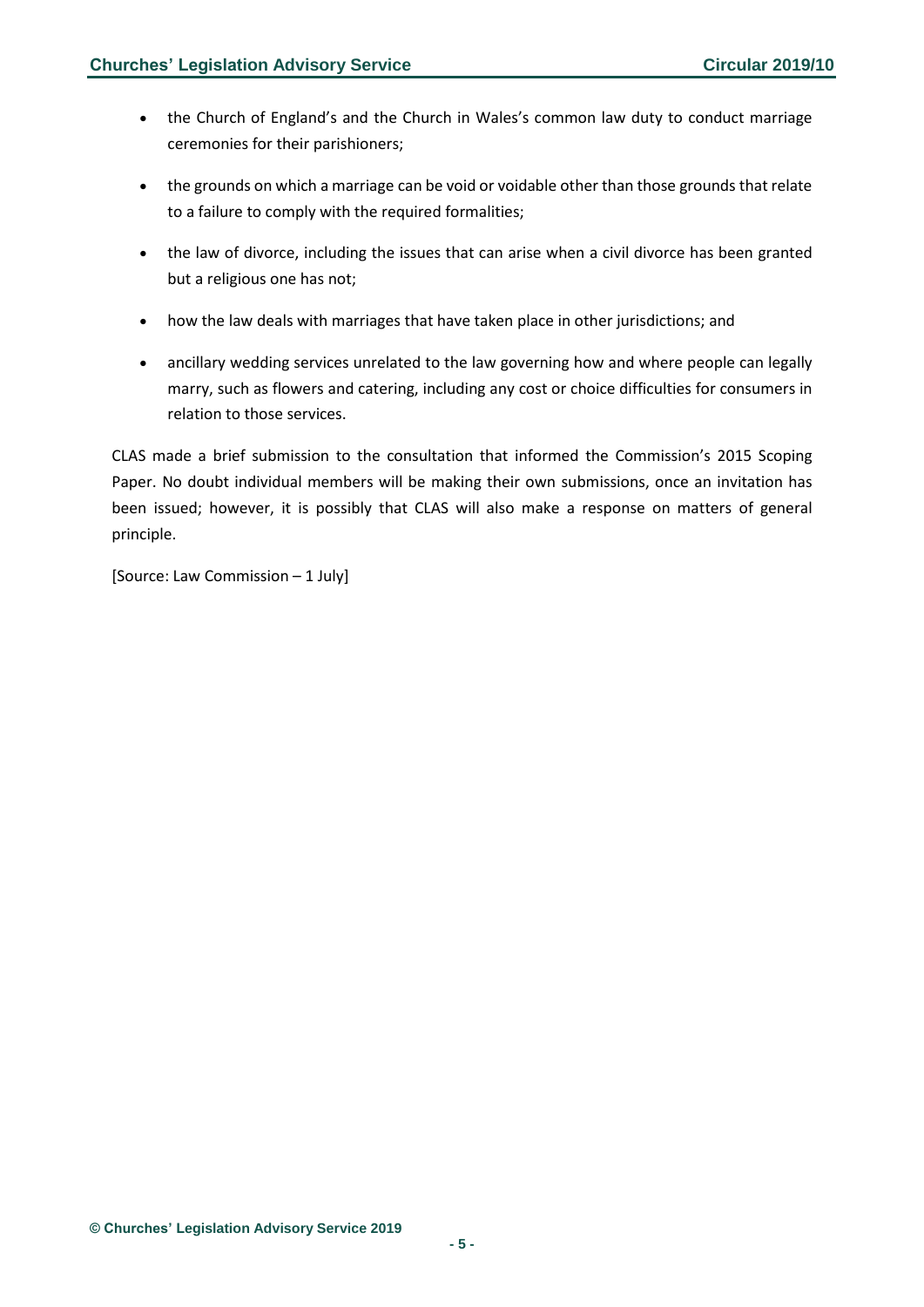### <span id="page-5-0"></span>**FUNDING**

#### <span id="page-5-1"></span>**Rural Community Energy Fund**

**For information and possibly for action**

The Rural Community Energy Fund is a £10 million programme which supports rural communities in England to develop renewable energy projects, which provide economic and social benefits to the community.

The Government is encouraging new community projects across England to apply for feasibility grants of up to £40,000 for green initiatives, including solar battery storage and wind, hydro and geothermal heat projects. Viable proposals will also be considered for further grants of up to £100,000 for business development and planning applications. The grants are aimed at organisations such as rural sports clubs, rural schools **and churches**.

[Source: DBEIS – 19 June]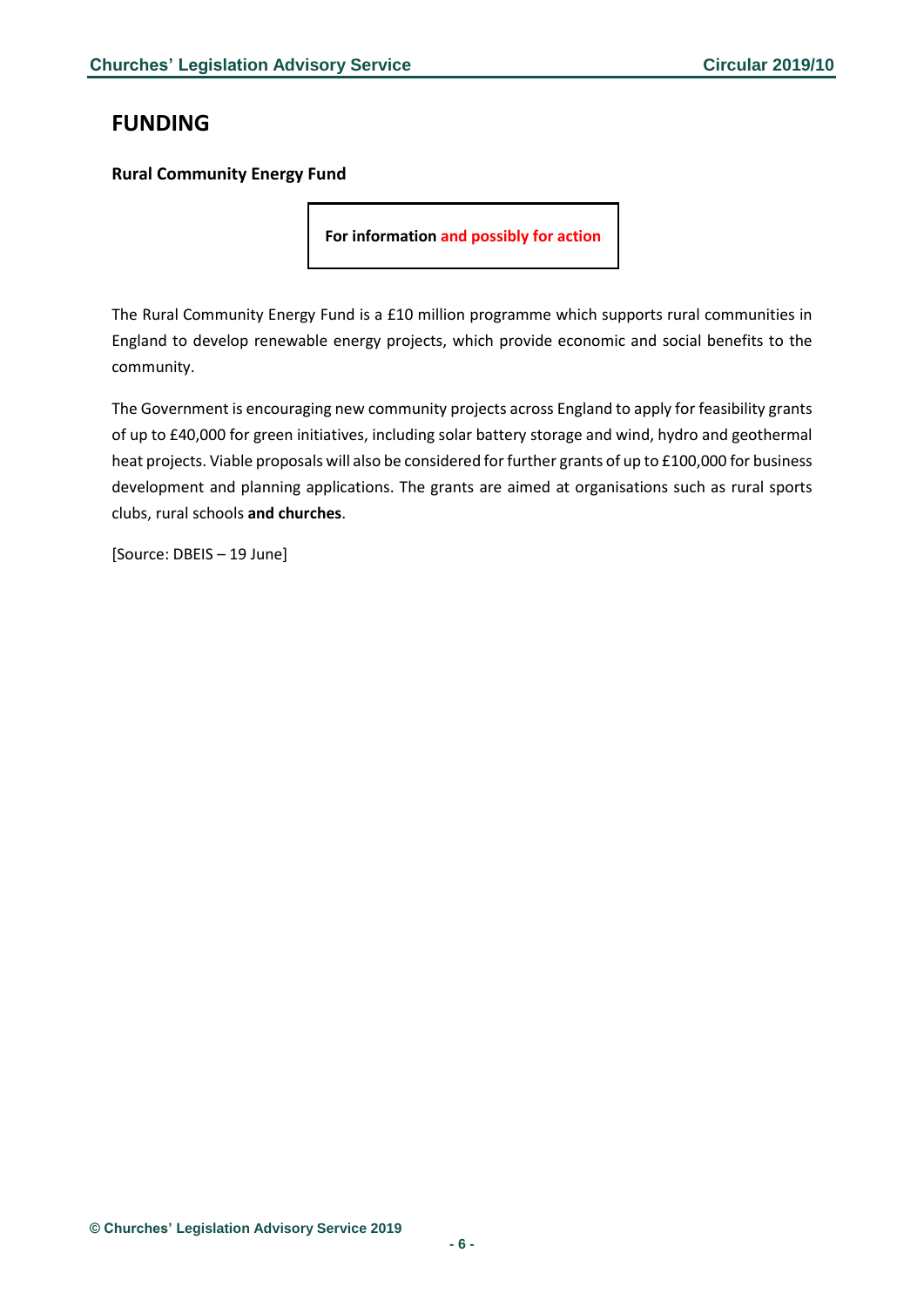### <span id="page-6-0"></span>**PROPERTY & PLANNING**

<span id="page-6-1"></span>**Home Office call for evidence of Fire Safety Order**

**For information and possibly for action**

The Home Office has published a call for [evidence](https://www.gov.uk/government/consultations/the-regulatory-reform-fire-safety-order-2005-call-for-evidence) on the operation of the [Regulatory](https://www.legislation.gov.uk/uksi/2005/1541/contents/made) Reform (Fire [Safety\)](https://www.legislation.gov.uk/uksi/2005/1541/contents/made) Order 2005, which regulates fire precautions in non-domestic premises. The call for evidence is intended to complement the Government's consultation, *Building a Safer Future: [Proposals](https://www.gov.uk/government/consultations/building-a-safer-future-proposals-for-reform-of-the-building-safety-regulatory-system) for reform in the building safety [regulatory](https://www.gov.uk/government/consultations/building-a-safer-future-proposals-for-reform-of-the-building-safety-regulatory-system) system*. Both the consultation and call for evidence are part of the Government's programme of work to reform the Building Regulations and fire safety system.

The consultation closes **31 July**.

[Source: Home Office – 6 June]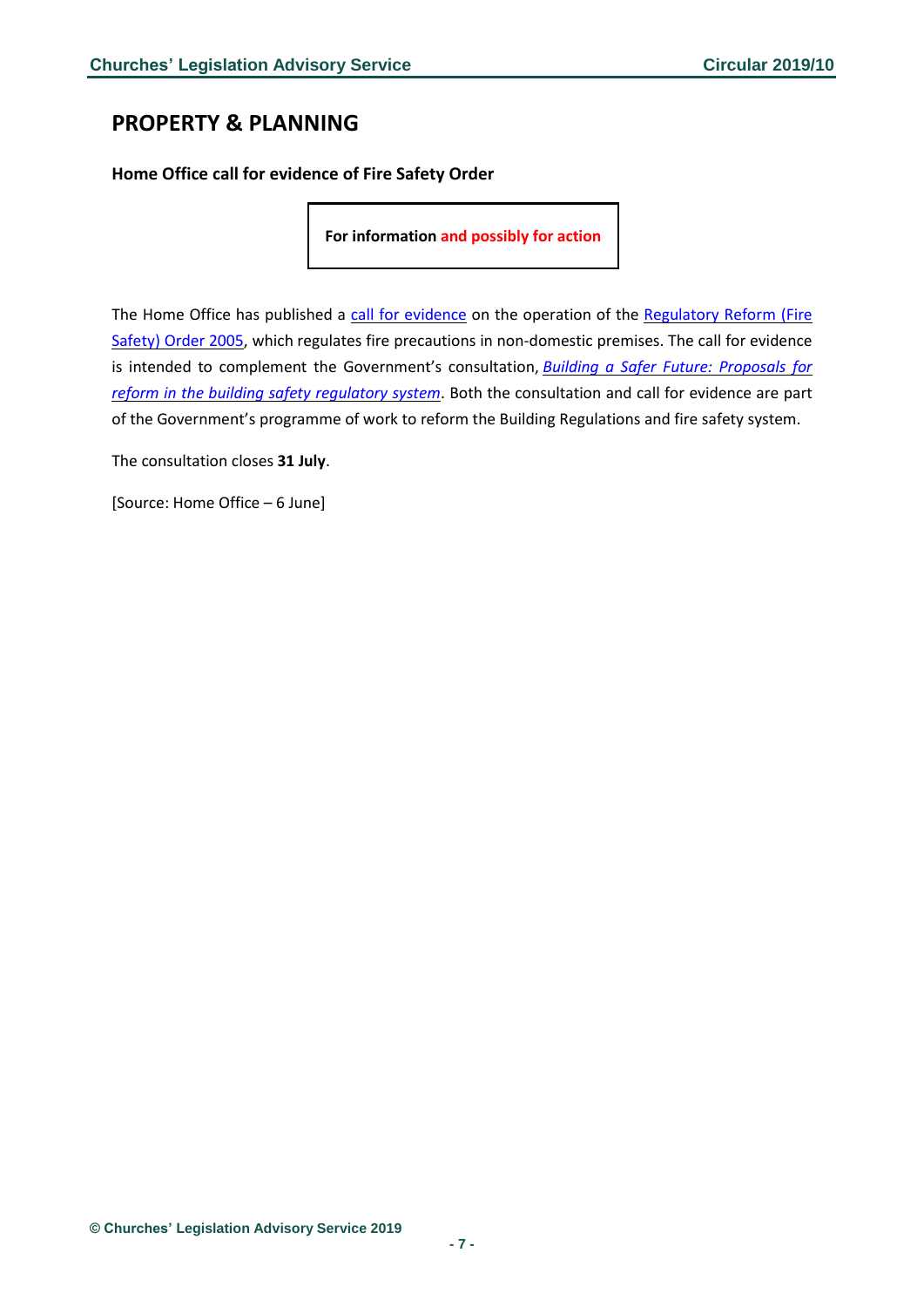### <span id="page-7-0"></span>**SCOTLAND**

#### <span id="page-7-1"></span>**Scottish Government: response to consultation on civil partnership**

**For information**

The Scottish Government has [announced](https://news.gov.scot/news/civil-partnerships-to-be-extended-to-all) that it will bring forward a Bill in the autumn to make civil partnership available to opposite-sex couples, after consulting last September on whether to ban further civil partnerships or open them up to opposite-sex couples. After considering the comments made by consultees, Ministers have decided that making civil partnerships available to all would be the best way to remove the current ECHR incompatibility from the law in Scotland.

[Source: Scottish Government – 25 June]

#### <span id="page-7-2"></span>**Scottish Government: Families and Communities Fund**

**For information**

The Scottish Government has [launched](https://www.oscr.org.uk/news/families-and-communities-fund/) the Families and Communities Fund, which will run from April 2020 to March 2023. Up to £16m will be made available each year for registered Scottish charities that deliver work "of national significance". An applicant charity must be a company limited by guarantee or a SCIO. The fund will support the delivery of activities which contribute to improved outcomes for children, young people and their families through:

- delivery of prevention and early intervention;
- providing parenting and family support;
- supporting development of and maintaining positive healthy relationships;
- contributing to positive and sustained support for children and young people to achieve their potential under the *Getting it right for every child wellbeing [indicators](https://www.gov.scot/policies/girfec/)* (safe, healthy, achieving, nurtured, active, respected, responsible, included); and,
- preventing adverse childhood experiences and providing trauma-informed support to people affected.

Applications must be received by **2pm on 24 September 2019**. You can apply online [here.](https://www.corra.scot/grants/families-and-communities-fund/)

[Source: Scottish Government – 5 June]